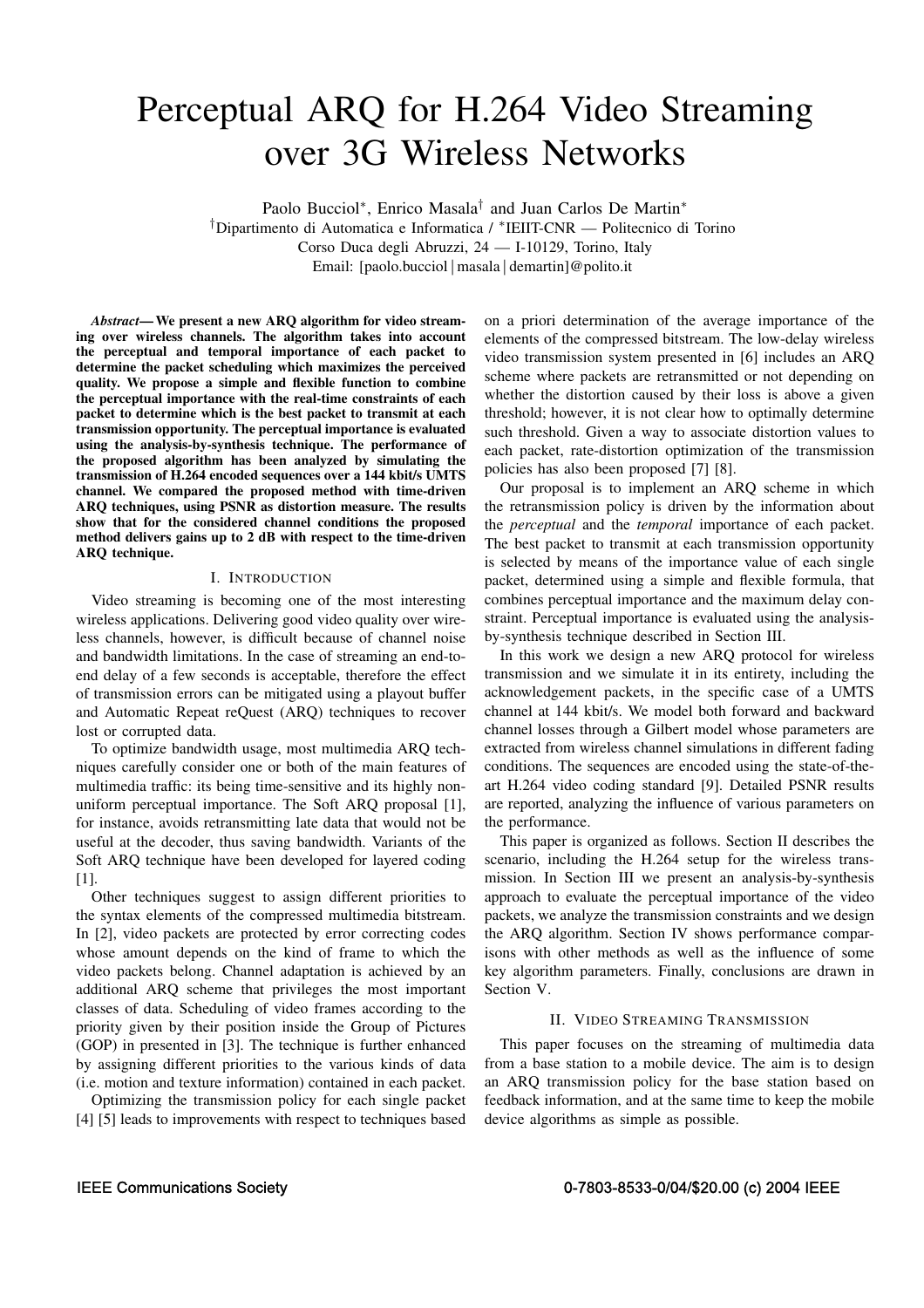

Fig. 1. Block diagram of the analysis-by-synthesis technique.

In a typical streaming transmission the time interval between the transmission and the playback of a packet, being several times the Round Trip Time, can be used to recover transmission errors with an ARQ technique. The client periodically sends to the transmitter acknowledgements for each packet that has been correctly received. The sender uses such information to decide which packets to retransmit. Due to channel noise, the sender does not always receive the acknowledgements.

We focus on the transmission of video data compressed according to the new ITU-T H.264 standard [9]. In the H.264 Video Coding Layer (VCL), consecutive macroblocks are grouped into *slices*, that are the smallest independently decodable units. They are useful to subdivide the coded bitstream into packets at locations that allow independent reconstruction, that is, the loss of a packet does not affect the ability of the receiver to decode the others. To transmit the video data over an IP network, the H.264 provides a Network Adaptation Layer (NAL) [10] for the Real-Time Transport Protocol (RTP), which is well suited for real-time multimedia transmissions and also for transmission over wireless channels in conjunction with header compression schemes [11] that reduce the header overhead.

Some dependencies exist between the VCL and the NAL. The packetization process is an example. Error resilience, in fact, is improved if the VCL is instructed to create slices of about the same size of the packets and the NAL told to put only one slice per packet, thus creating independently decodable packets. Note that in H.264 the subdivision of a frame into slices can vary for each frame of the sequence. However slices cannot be too short due to the resulting overhead that would reduce coding efficiency.

This paper is focused on a wireless transmission scenario where the lower protocol layers are designed to transmit packets of fixed size, called *frames*. Our approach is to create each slice of the video sequence adding macroblocks until the slice size approaches the frame size, then to begin another slice.

### III. THE PERCEPTUAL ARQ

## *A. The Analysis-by-Synthesis Classification Technique*

Multimedia data, and video in particular, exhibit nonuniform perceptual importance. When video is transmitted over a noisy channel, each loss event causes a decrease of the video quality that depends on the perceptual importance of the lost data.

A simple way to define the importance of a certain video coding element such as a macroblock or a packet is to consider the distortion that would be introduced at the decoder by the loss of that element. Given a compressed video stream already subdivided into packets, the following steps are performed for each packet to compute the distortion values:

- 1) decoding of the bitstream simulating the loss of the packet being analyzed, including the concealment applied by the decoder (synthesis stage);
- 2) computation of the distortion between the reconstructed and the original sequence, using the Mean Squared Error (MSE) as distortion measure;
- 3) storage of the obtained value as an indication of the perceptual importance of the analyzed video packet.

Figure 1 shows the block diagram of the described analysisby-synthesis technique, when a packet corresponding to a row of macroblocks is analyzed.

This approach is completely independent of the video coding standard. Since it includes the synthesis stage in its body, it can accurately evaluate the effect of both error propagation and error concealment. Some applications of the analysis-bysynthesis approach to MPEG coded video can be found in [4] [5] [8].

The complexity and delay of the analysis-by-synthesis classification technique depend on the frame types the sequence is composed of. If only I-type frames are present, the technique becomes simpler because each frame is coded independently of the others. The potential distortion of a macroblock is the MSE value between the macroblock in the original frame and the one used for the concealment. Here we always assume the availability of that macroblock, which is realistic for moderate packet losses. If the sequence contains also predicted frames such as in the case of H.264, the algorithm is more complex because the temporal propagation of the errors must be taken into account until the intra refresh mechanism has significantly reduced them.

The values computed by the analysis-by-synthesis technique are specific of any given coded sequence. In the case of stored video (e.g. non-live streaming scenarios), the distortion values can be precomputed and stored, then later used to optimize the transmission policy in real-time.

# *B. The Importance Function*

In a real-time streaming scenario each packet must be available at the decoder a certain amount of time before it is played back to allow the decoder to process it. Let  $t_n$  be the time the *n*-th frame is played. All packets containing data needed to synthesize the *n*-th frame must be available at the decoder at time  $t_n - T_P$  where  $T_P$  is the decoder processing time. For simplicity  $T_P$  is supposed to be equal for each frame. Note that the temporal dependencies present in the coded video (e.g. due to B-type frames) must also be taken into account.

For each packet *i* belonging to the *n*-th frame we define its deadline as  $t_{i,n} = t_n - T_P$ . If a packet never arrives, or arrives after  $t_{i,n}$ , it produces a distortion  $D_{i,n}$  that can be evaluated using the analysis-by-synthesis technique. The sender should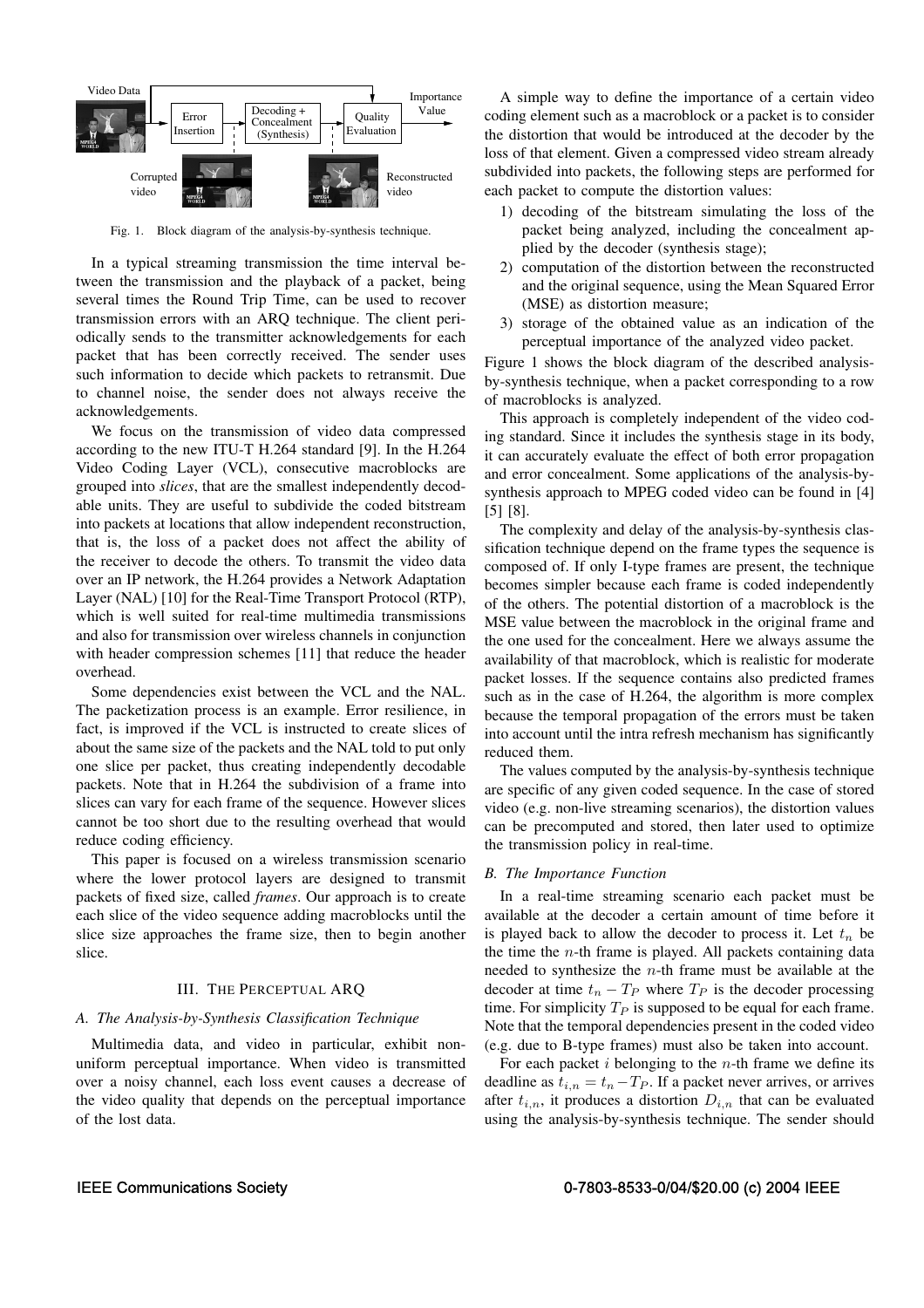always select a packet for transmission only among the ones that can arrive before their deadline, i.e.  $t_{i,n} > t_s + FTT$ , where *t<sup>s</sup>* is the time when the packet would be sent and *FTT* (Forward Trip Time) is the time needed to transmit the packet including the propagation time. *FTT* is assumed constant because the packet size is fixed. Defining the distance from the deadline as  $\Delta t_{i,n} = t_{i,n} - t_s$ , the previous condition can be rewritten as  $\Delta t_{i,n} > FTT$ .

Assuming that the bandwidth required by the encoded video is less than the available wireless channel bandwidth towards the receiver, the remaining part is used to retransmit the packets that have not been correctly received according to a policy that will be described in the following.

At any given time a number of packets satisfy the condition  $\Delta t_{i,n} > FTT$ . A policy is needed to choose which packet must be transmitted and in which order. Consider the packets containing the video data of a certain frame: each packet has the same  $\Delta t$ <sub>*i,n*</sub>. Within a frame the sender should transmit, or retransmit, the packet with the highest  $D_{i,n}$  that has not been yet successfully received. The decision is not as clear when choosing between sending an element *A* with low distortion *D*<sub>*A,n*−1</sub> in an older frame and an element *B* with high distortion  $D_{B,n}$  in a newer frame. In other words, there is a tradeoff between the importance of the video data and its distance from the deadline (which can be seen as a sort of temporal importance.) A reason in favor of sending *A* is because its playback time is nearer  $(\Delta t_{A,n-1} < \Delta t_{B,n})$  so there will be fewer opportunities to send it. On the other hand, if *B* arrives at the decoder, it will reduce the potential distortion of a value greater than *A* (because  $D_{B,n} > D_{A,n-1}$ .) A detailed study of this problem can be found in [1].

A good transmission policy is needed to select at each transmission opportunity the video packet that optimizes a given performance criterion. To simplify the problem we propose to compute, for each packet, a function of both its potential distortion and its distance from the deadline:

$$
V_{i,n} = f(D_{i,n}, \Delta t_{i,n}).\tag{1}
$$

The retransmission policy consists of sending packets in decreasing order of *Vi,n*. The problem is to find a good, and if possible simple, function to combine the distortion value with the distance from the deadline. We propose to use the following function:

$$
V_{i,n} = D_{i,n} + wK \frac{1 \text{ s}}{\Delta t_{i,n}}.
$$
 (2)

The *K* coefficient is a normalization factor, computed as the product of the mean value of the distortion produced in case of loss by each packet and the inverse of the receiver buffer length *T<sup>B</sup>* in seconds as in the following formula

$$
K = \overline{D_{i,n}} \cdot \frac{1 \text{ s}}{T_B}.\tag{3}
$$

The normalization factor is designed to give more importance to the distance from the deadline, i.e. the time constraint,



Fig. 2. Diagram of the sender-side scheduling algorithm.

if the size of the receiver buffer  $T_B$  is small. The weighting factor *w* in (2) is introduced to easily change the relative importance of the two parts of the formula. Initially, its value is set to 1. Its influence on the overall performance is studied in Section IV.

#### *C. The Scheduling Algorithm*

Assume to transmit over an asymmetric bidirectional wireless link, as in a UMTS TDD transmission. Let *B* be the forward channel bandwidth and *B/r* the feedback channel bandwidth, with *r* being the feedback channel ratio. Every *r* sent packets the sender receives an acknowledgement packet containing an ACK/NACK flag for each received packet. A NACK is inserted when the receiver detects a missing packet by means of the RTP sequence number. The sender matches the RTP sequence number with the corresponding packet because it keeps all the information for each sent packet until it receives the corresponding acknowledgement.

The algorithm used by the sender to implement the retransmission policy is based on two buffers: a transmission buffer TX*buf* and a retransmission buffer RTX*buf* . A packet is put in the TX<sub>*buf*</sub> when the condition  $\Delta t_{i,n} < T_B + FTT$  is satisfied. This implements a window mechanism that prevents the transmission of packets the receiver could not buffer because they are too ahead in time. Packets belonging to  $TX_{buf}$  or  $RTX_{buf}$  whose  $\Delta t_{i,n}$  *< FTT* are discarded because they will never arrive at the decoder in time for playback. When a packet is sent, it is put in the  $RTX_{buf}$ , waiting for its acknowledge. When an ACK is received, the corresponding packet in the  $RTX_{buf}$  is discarded because it has been successfully transmitted. If a NACK is received for a packet in  $RTX_{buf}$  or its timeout expires, the packet is put in the  $TX_{buf}$ again if  $\Delta t_{i,n} > FTT$ , otherwise it is discarded.

Each time it is possible to send a new packet, the value of Equation (2) is computed for each packet in the  $TX_{buf}$  and the one with the highest value is transmitted. Figure 2 illustrates the scheduling algorithm. Note that each packet has the same size, therefore the ARQ algorithm does not take into account that aspect.

# IV. RESULTS

The proposed technique has been implemented and tested using the H.264 test model software [12]. The sequence was encoded using one bi-directional predicted frame for each Ptype frame. Only the first frame was coded as I-type. To improve error resilience, the macroblocks of a frame where cyclically coded as intra, sending one intra packet each two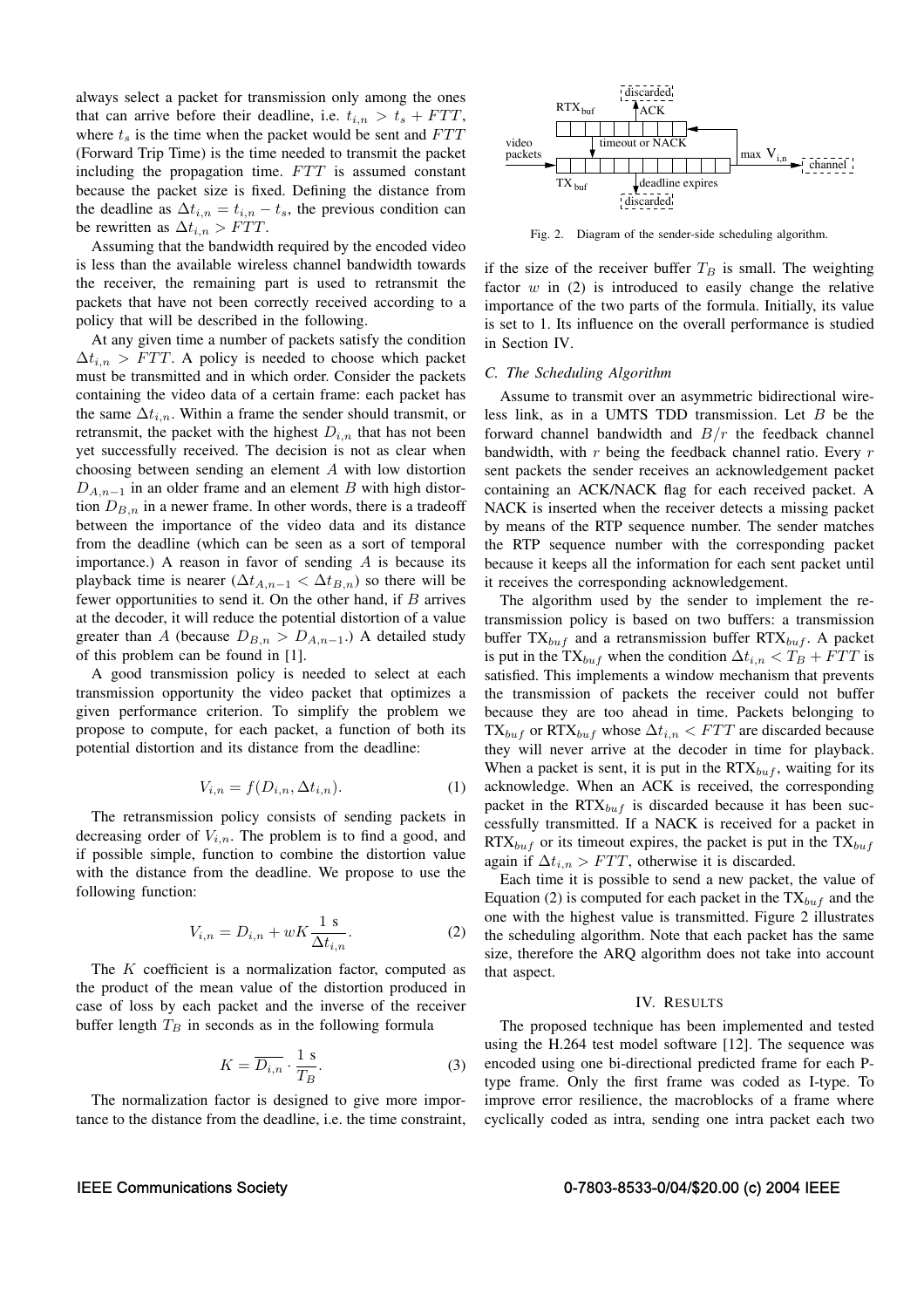TABLE I

GILBERT MODEL PARAMETERS FOR DIFFERENT CHANNEL CONDITIONS.

| Channel # | Packet loss probability | Average error burst length |
|-----------|-------------------------|----------------------------|
|           | 0.078                   | 3.645                      |
|           | 0.128                   | 3.139                      |
|           | 0.176                   | 3.660                      |
|           | 0.232                   | 3.862                      |
|           | 0.265                   | 4.487                      |
|           | 0.292                   | 4.425                      |
|           | 0.333                   | 5.023                      |

frames. All the tested sequences were QCIF at 10 fps. The parameters of the simulation were chosen among the ones provided by the UMTS specifications. The channel bandwidth was 144 kbit/s; the resulting packet size was 180 bytes, that corresponds to the fixed slot time  $T<sub>S</sub>$  of 10 ms. The target coding rate was set to about 120 kbit/s, in order to leave 20% of the bandwidth available for retransmission purpose. The target rate was met by adjusting the quantization parameter. The encoder was instructed to make slices whose size was as close as possible, but not greater, than the packet size. Assuming to use a header compression protocol, we allocated ten bytes to each packet header. The packets sent on the feedback channel contain information about the last 100 received packets. Each packet is a vector containing, for each received packet, the least significant bits of its RTP sequence number and its reception status. The packet size is the same as for the forward channel. The acknowledgement information is repeated in different packets to increase error robustness.

The decoder implements a simple temporal concealment technique that replaces a corrupted or missing macroblock with the most recently decoded macroblock in the same position in the previously decoded frame. The packet corruption process has been simulated using a Gilbert model whose parameters, reported in Table I, are based on UMTS MAC and radio channel simulations in different fading conditions. The forward and feedback channels share, for simplicity's sake, the same Gilbert parameters, but different statistical realizations have been used. The results shown in the figures are the average of several channel realizations to obtain valid statistical results. The processing time *T<sup>P</sup>* was kept constant and equal to 10 ms in all the simulations. The *w* parameter of (2) has been set equal to 1 in all cases except where otherwise indicated. In the following simulations, the transmissions were assumed to start only after a setup interval during which the buffer of the receiver was filled.

#### *A. Comparison with Time-Driven ARQ Methods*

Comparisons have been carried out to show the performance gain of the proposed method with respect to two ARQ approaches that do not take into account the perceptual importance of the packets. With the *time-driven ARQ* method only the distance from the deadline  $\Delta t_{i,n}$  is considered to decide which packet should be retransmitted. The *perfect feedback time-driven ARQ* algorithm is similar to the previous one, but no losses are experienced in the feedback channel.



Fig. 3. Performance of the *distortion-driven ARQ*, *perfect feedback timedriven ARQ* and *time-driven ARQ*: *Foreman* (a) and *News* (b) sequence; FTT 10 ms; buffer length 10 frames; timeout 80 ms; feedback channel ratio *r* = 5.



Fig. 4. PSNR values as a function of packet loss probability for playout buffer lengths of 10 and 15 frames; *Foreman* sequence; FTT 10 ms; timeout 80 ms; feedback channel ratio  $r = 5$ .

Figure 3 shows the PSNR performance of the three algorithms transmitting the well-known *Foreman* (a) and *News* (b) sequences. The PSNR is computed as the average of the PSNR of each frame with respect to the original uncompressed sequence. The proposed ARQ method clearly outperforms the *time-driven ARQ* one. In *Foreman*, due to a moderate degree of motion, the use of the perceptual importance information gives a good advantage also on the *perfect feedback timedriven ARQ*. In *News* this happens for high error probabilities because a significant share of the images is static, thus the temporal concealment technique is often effective. For low error probabilities, the ARQ protocols were able to recover most of the lost packets.

# *B. Influence of Parameters*

The performance of the proposed ARQ algorithm depends on several parameters. The first one is the receiver buffer size *TB*. If a larger playout buffer is used, the PSNR increases